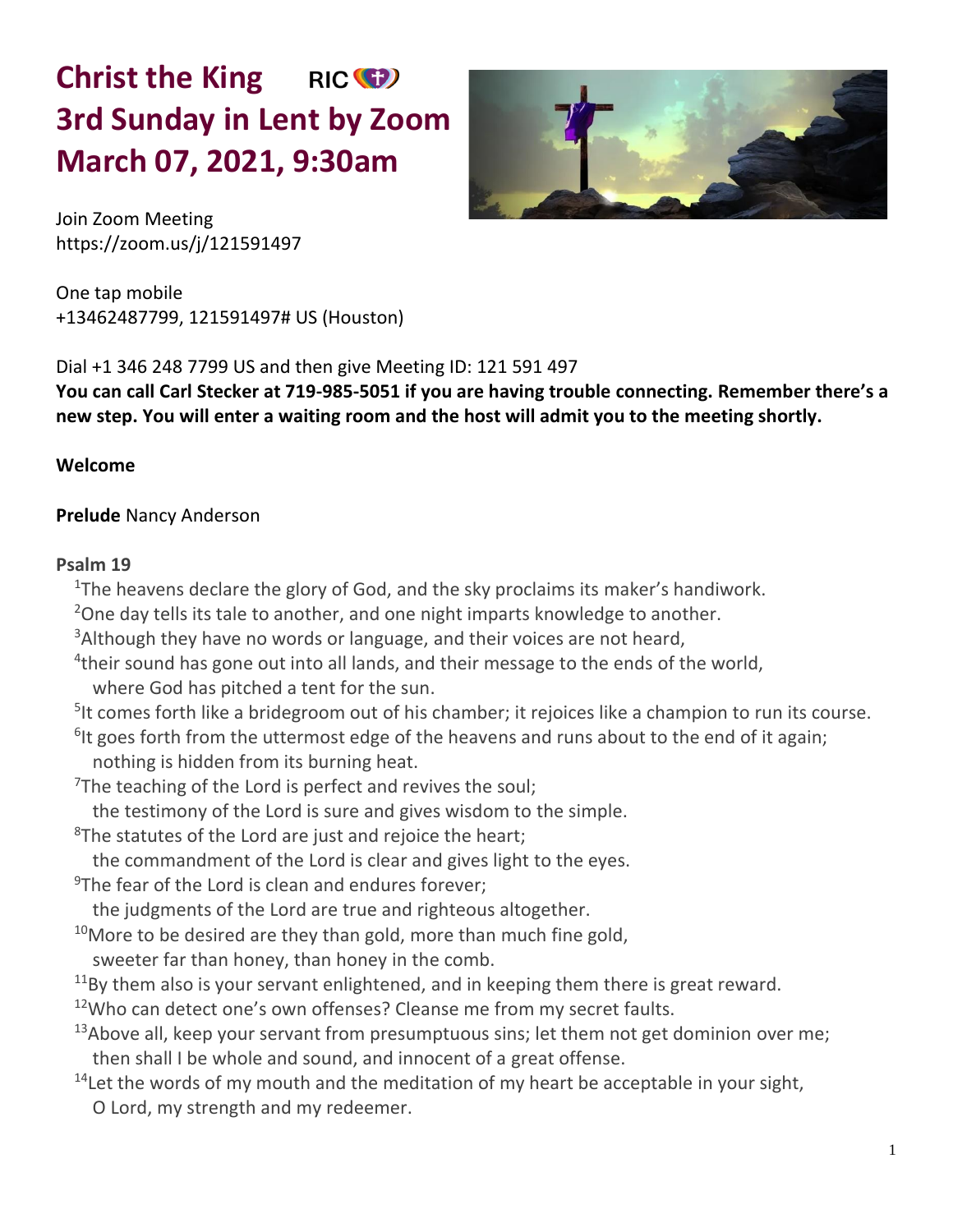## **\*Confession and Forgiveness**

#### *All may make the sign of the cross, the sign marked at baptism, as the presiding minister begins.*

Blessed be the holy Trinity,  $\pm$  one God, the keeper of the covenant, the source of steadfast love, our rock and our redeemer. **Amen.**

God hears us when we cry, and draws us close in Jesus Christ. Let us return to the one who is full of compassion.

#### *Silence is kept for reflection.*

Fountain of living water, **pour out your mercy over us. Our sin is heavy, and we long to be free. Rebuild what we have ruined and mend what we have torn. Wash us in your cleansing flood. Make us alive in the Spirit to follow in the way of Jesus, as healers and restorers of the world you so love. Amen.**

Beloved, God's word never fails. The promise rests on grace: by the saving love of Jesus Christ, the wisdom and power of God, your sins are  $\pm$  forgiven, and God remembers them no more. Journey in the way of Jesus. **Amen.**

#### **\*Greeting**

The grace of our Lord Jesus Christ, the love of God, and the communion of the Holy Spirit be with you all. **And also with you.**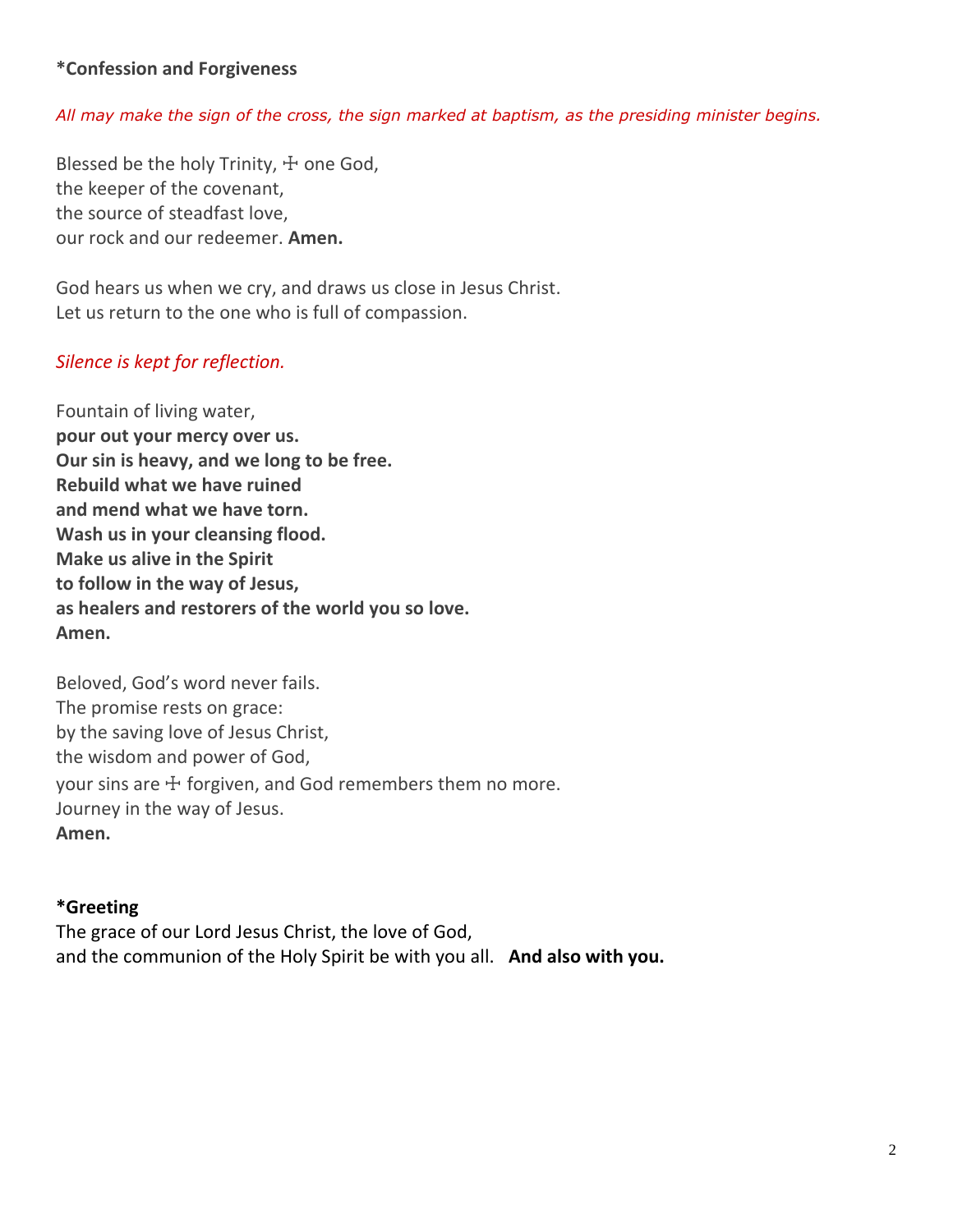

#### **\*Prayer of the Day**

Holy God, through your Son you have called us to live faithfully and act courageously. Keep us steadfast in your covenant of grace, and teach us the wisdom that comes only through Jesus Christ, our Savior and Lord, who lives and reigns with you and the Holy Spirit, one God, now and forever. **Amen.**

#### **Reading: Exodus 20:1-17**

*After escaping from slavery, the Israelites come to Mount Sinai, where God teaches them how to live in community. The Ten Commandments proclaim that God alone is worthy of worship. Flowing from God, the life of the community flourishes when based on honesty, trust, fidelity, and respect for life, family, and property.*

<sup>1</sup>God spoke all these words: <sup>2</sup>I am the LORD your God, who brought you out of the land of Egypt, out of the house of slavery;  $3$ you shall have no other gods before me.

 $4$ You shall not make for yourself an idol, whether in the form of anything that is in heaven above, or that is on the earth beneath, or that is in the water under the earth. <sup>5</sup>You shall not bow down to them or worship them; for I the LORD your God am a jealous God, punishing children for the iniquity of parents, to the third and the fourth generation of those who reject me, <sup>6</sup>but showing steadfast love to the thousandth generation of those who love me and keep my commandments.

 $7$ You shall not make wrongful use of the name of the LORD your God, for the LORD will not acquit anyone who misuses his name. <sup>8</sup>Remember the sabbath day, and keep it holy. <sup>9</sup>Six days you shall labor and do all your work.  $^{10}$ But the seventh day is a sabbath to the LORD your God; you shall not do any work—you, your son or your daughter, your male or female slave, your livestock, or the alien resident in your towns.  $^{11}$ For in six days the LORD made heaven and earth, the sea, and all that is in them, but rested the seventh day; therefore the LORD blessed the sabbath day and consecrated it.

 $12$ Honor your father and your mother, so that your days may be long in the land that the LORD your God is giving you.

<sup>13</sup>You shall not murder.

 $14$ You shall not commit adultery.

<sup>15</sup>You shall not steal.

 $16$ You shall not bear false witness against your neighbor.

 $17$ You shall not covet your neighbor's house; you shall not covet your neighbor's wife, or male or female slave, or ox, or donkey, or anything that belongs to your neighbor.

Word of God. Word of Life. **Thanks be to God.**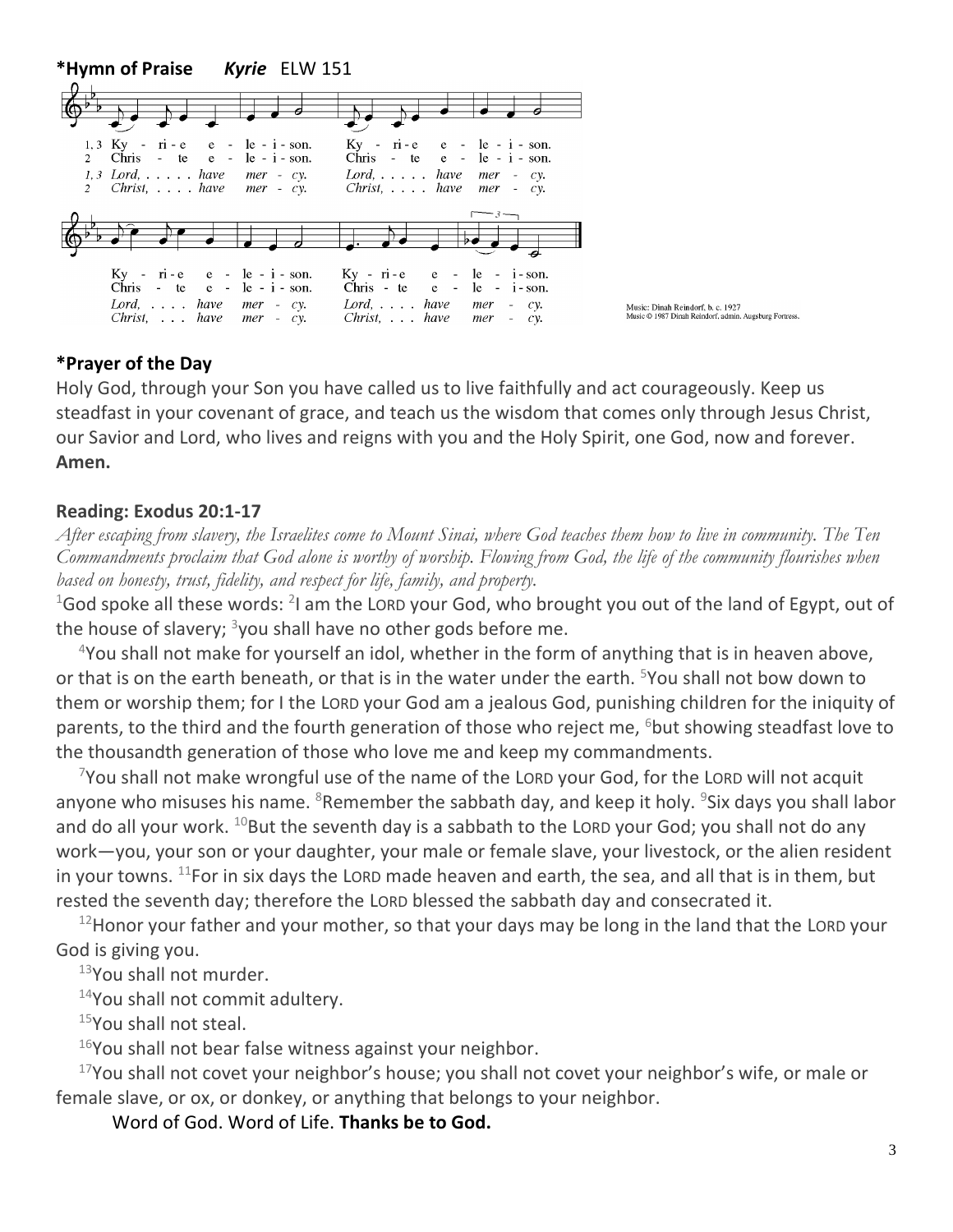

# The gospel according to John chapter 2. **Glory to you, O Lord.**

#### **\*Gospel: John 2:13-22**

*Jesus attacks the commercialization of religion by driving merchants out of the temple. When challenged, he responds mysteriously, with the first prediction of his own death and resurrection. In the midst of a seemingly stable religious center, Jesus suggests that the center itself has changed.*

 $13$ The Passover of the Jews was near, and Jesus went up to Jerusalem.  $14$ In the temple he found people selling cattle, sheep, and doves, and the money changers seated at their tables.  $15$ Making a whip of cords, he drove all of them out of the temple, both the sheep and the cattle. He also poured out the coins of the money changers and overturned their tables.  $^{16}$ He told those who were selling the doves. "Take these things out of here! Stop making my Father's house a marketplace!"  $17$ His disciples remembered that it was written, "Zeal for your house will consume me."  $^{18}$ The Jews then said to him, "What sign can you show us for doing this?"  $19$  Jesus answered them, "Destroy this temple, and in three days I will raise it up." <sup>20</sup>The Jews then said, "This temple has been under construction for fortysix years, and will you raise it up in three days?"  $^{21}$ But he was speaking of the temple of his body. <sup>22</sup>After he was raised from the dead, his disciples remembered that he had said this; and they believed the scripture and the word that Jesus had spoken.

The good news of the Lord. **Praise to you, O Christ.**

## **Children's sermon**

**Sermon** "He has brought Us Out" Rev. Hesron Sihombing

g Company.<br>Ing Company, Carol Stream, IL 60188. All rights reserved. Used by permi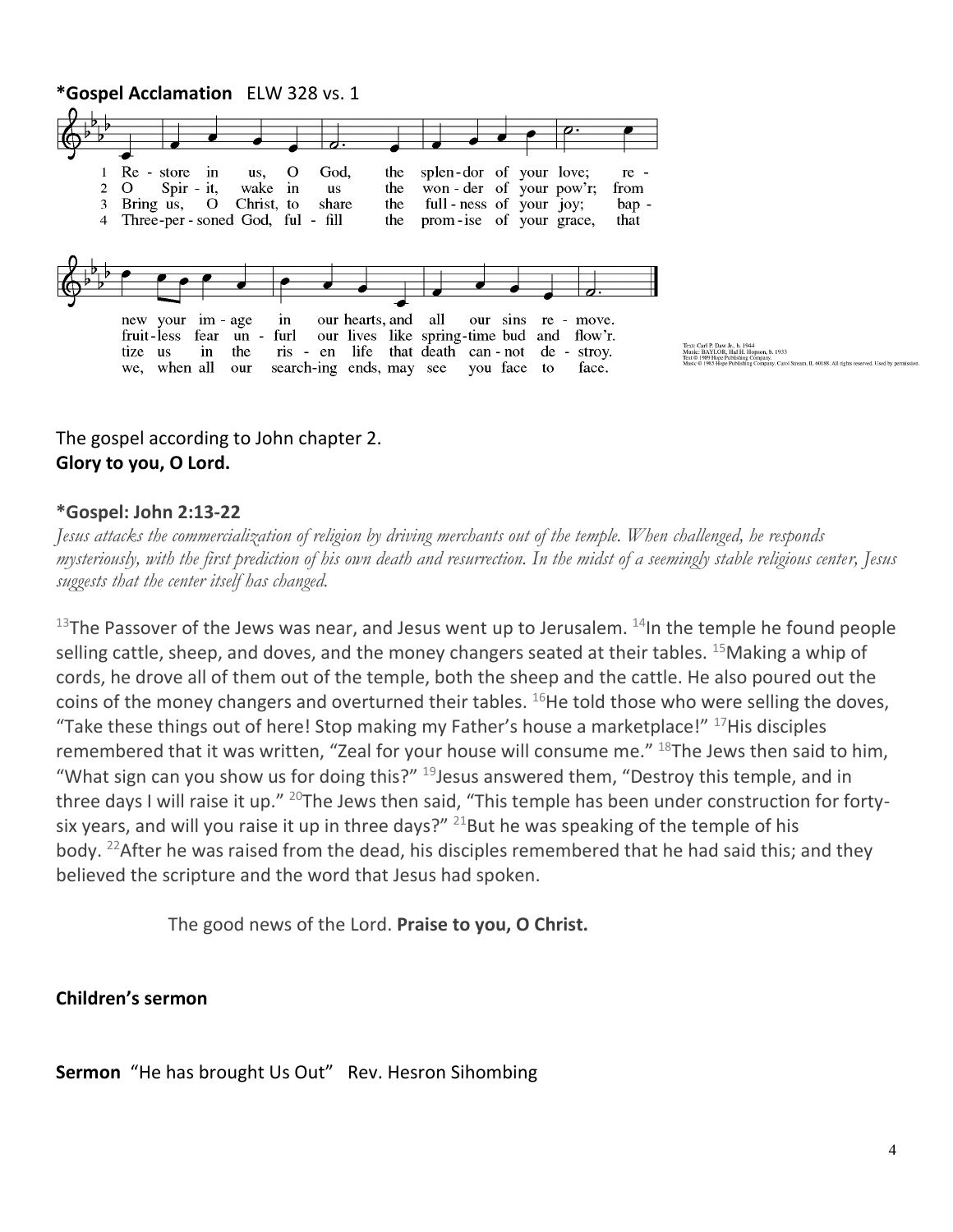**Hymn of the Day** *Canticle of the Turning* **ELW 723 vs. 1,3,&4**My soul cries out with a joy - ful shout that the  $\blacksquare$  $\overline{2}$ Though  $\bf{I}$  $\;{\rm am}$ small,  $my \ldots$ God, my all, you  $\ldots$ the halls From <sub>of</sub> pow'r to the 3 for - tress  $tow'r,$ not a  $\overline{4}$ Though the na tions rage from . . age to age, we re of the God of my heart great, and my spir - it sings is work great. things and your mer - cy will last from the in me, stone will be left on stone. Let the  $king$  be ware for your  $mer - cy$ mem-ber who holds fast: God's **us** must de bring drous things that the ones who wait. won you to the depths of the past  ${\rm to}$ end of the age to be.  $jus$ tice tears  $ev - 'ry$ ty -  $rant$  . . . from his throne. liv  $\Box$ er us from the  $con$  - quer - or's  $crush - ing$ grasp. You fixed your sight on your ser vant's plight, and my puts the Your shame, and to ver  $\overline{\phantom{a}}$ y name proud to The hun shall  $\ldots$ weep more, for the gry poor  $no$ This  $sav$ fore - bears the ing word that our heard is weak-ness you did not spurn, so from east to west shall my those who would for you yearn, you will show your might, put the food they can there are ta - bles spread, ev - 'ry nev - er earn; can be prom - ise which holds us bound, till the spear and rod ⊿ name be blest. Could the world be a - bout to turn? strong flight, for the world is a - bout turn. to to mouth be fed, for the world is a - bout to turn. crushed by God, who turn - ing the world is  $\bf{a}$ round.  $\overline{a}$ Refrain My heart shall sing of the day you bring. Let the fires of your jus-tice burn.

Text: Rory Cooney, b. 1952, based on the Magnificat<br>Music: STAR OF COUNTY DOWN, Irish traditional<br>Text 0 1990 GIA Publications, Inc., 7404 S. Mason Ave., Chicago, II. 60638, www.giamusic.com. 800.442.335<br>- All rights reser

Wipe a - way all tears, for the dawn draws near, and the world is a-bout to turn.

5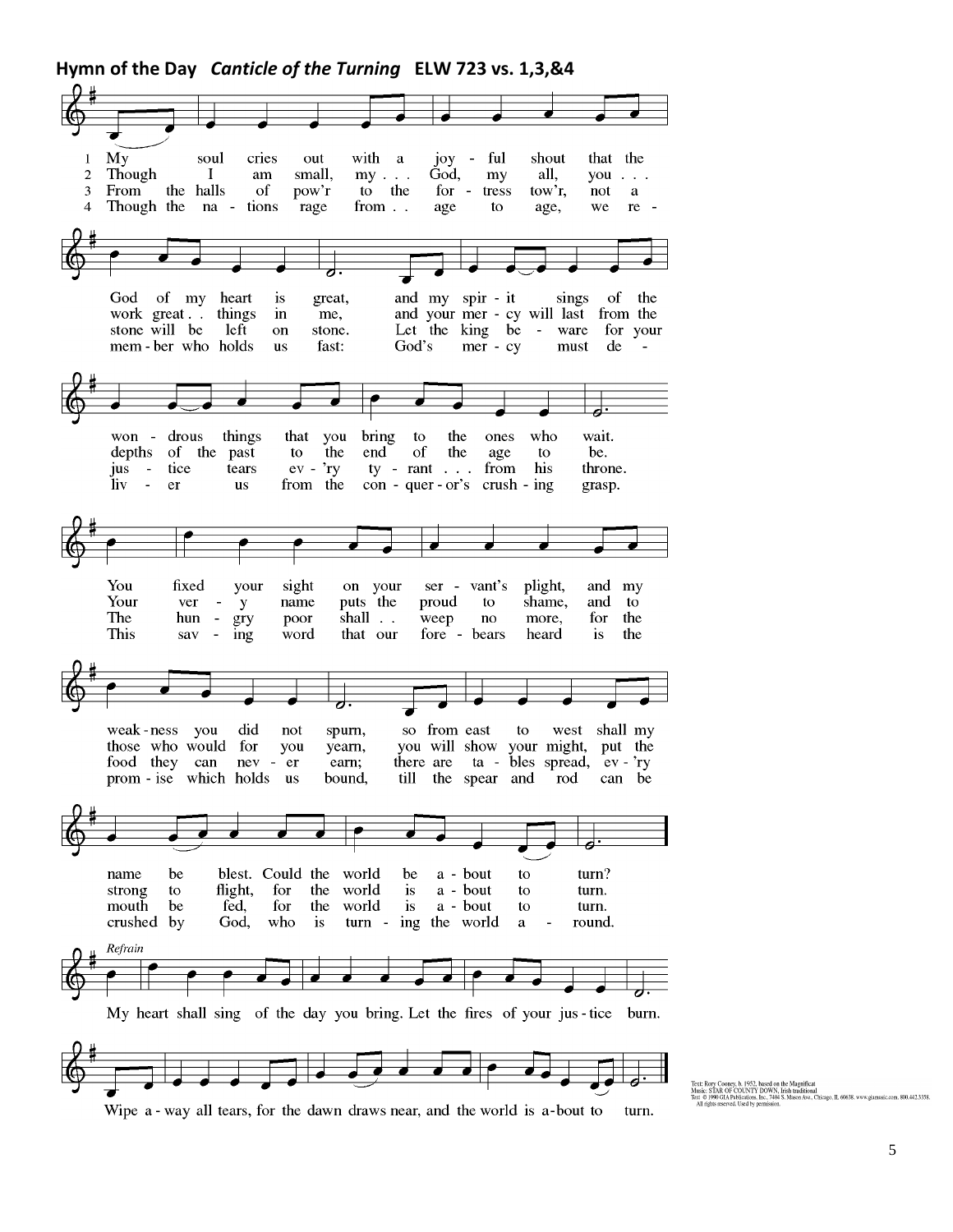## **Prayers of Intercession**

Relying on the promises of God, we pray boldly for the church, the world, and all in need.

Hear us, O God.

#### **Your mercy is great.**

We entrust ourselves and all our prayers to you, O faithful God, through Jesus Christ our Lord. **Amen.**

#### **Peace**

The peace of Christ be with you always. **And also with you.**

#### **Offering Message**

#### **Children's Song This is the Day**

This is the day, *this is the day* that the Lord has made, *that the Lord has made.*  We will rejoice, *we will rejoice* and be glad in it, *and be glad in it.*  **This is the day that the Lord hath made. We will rejoice and be glad in it.**  This is the day, *this is the day* **that the Lord hath made.**

#### **Offering Prayer**

Faithful God, you walk beside us in desert places, and you meet us in our hunger with bread from heaven. Accompany us in this meal, that we may pass over from death to life with Jesus Christ, our Savior and Lord. **Amen.**

**\*Lord's Prayer Our Father in heaven, hallowed be your name, your kingdom come, your will be done, on earth as in heaven. Give us today our daily bread. Forgive us our sins as we forgive those who sin against us. Save us from the time of trial and deliver us from evil. For the kingdom, the power, and the glory are yours, now and forever. Amen.**

#### **Announcements**